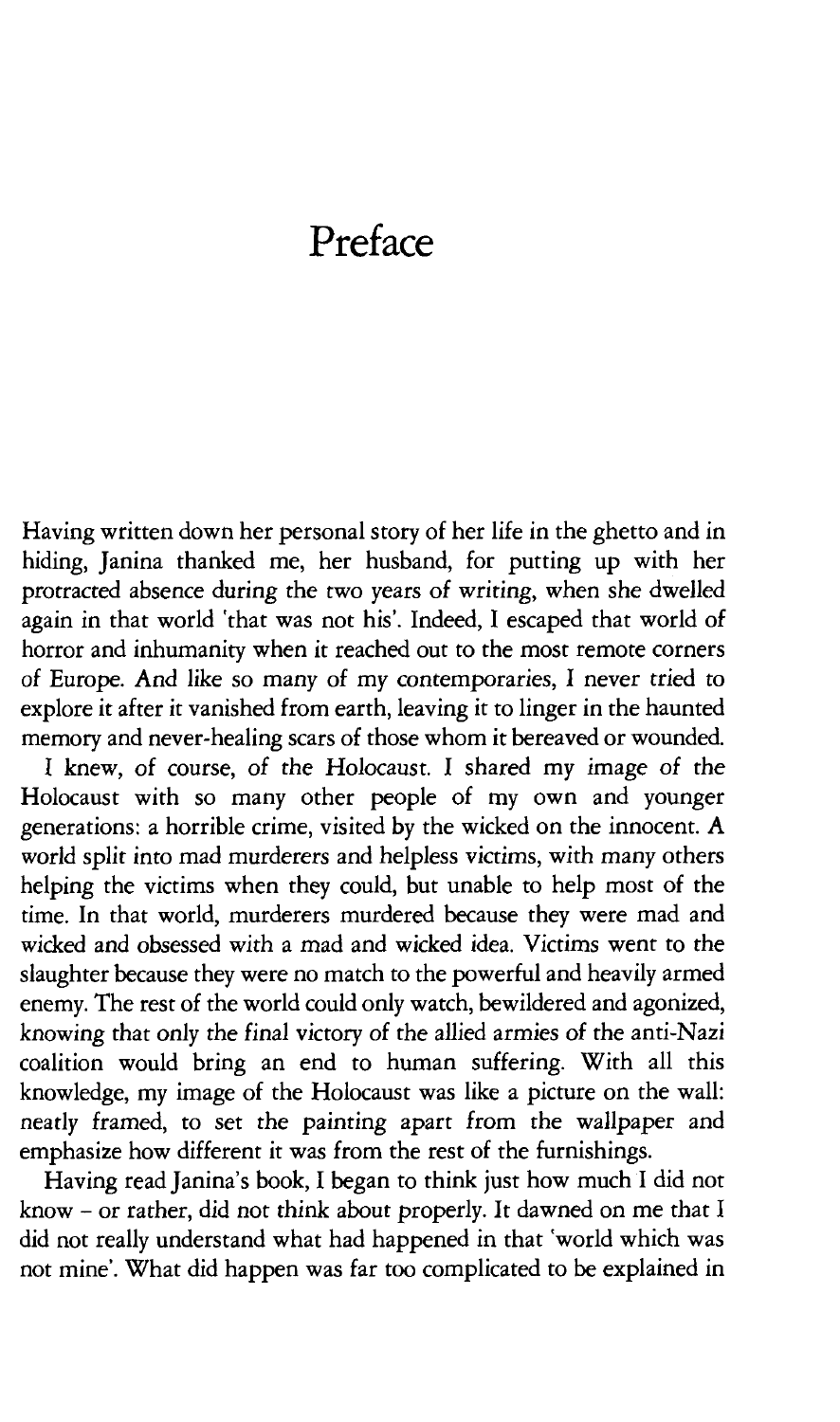that simple and intellectually comforting way I naively imagined sufficient. I realized that the Holocaust was not only sinister and horrifying, but also an event not at all easy to comprehend in habitual, 'ordinary' terms. This event had been written down in its own code which had to be broken first to make understanding possible.

I wanted historians and social scientists and psychologists to make sense of it and explain it to me. I explored library shelves that I had never inspected before, and I found these shelves tightly packed, overflowing with meticulous historical studies and profound theological tracts. There were a few sociological studies as well - skilfully researched and poignantly written. The evidence amassed by the historians was overwhelming in volume and content. Their analyses were cogent and profound. They showed beyond reasonable doubt that the Holocaust was a window, rather than a picture on the wall. Looking through that window, one can catch a rare glimpse of many things otherwise invisible. And the things one can see are of the utmost importance not just for the perpetrators, victims and witnesses of the crime, but for all those who are alive today and hope to be alive tomorrow. W hat I saw through this window I did not find at all pleasing. The more depressing the view, however, the more I was convinced that if one refused to look through the window, it would be at one's peril.

And yet I had not looked through that window before, and in not looking I did not differ from my fellow sociologists. Like most of my colleagues, I assumed that the Holocaust was, at best, something to be illuminated by us social scientists, but certainly not something that can illuminate the objects of our current concerns. I believed (by default rather than by deliberation) that the Holocaust was an interruption in the normal flow of history, a cancerous growth on the body of civilized society, a momentary madness among sanity. Thus I could paint for the use of my students a picture of normal, healthy, sane society, leaving the story of the Holocaust to the professional pathologists.

My complacency, and that of my fellow sociologists, was greatly helped (though not excused) by certain ways in which the memory of the Holocaust had been appropriated and deployed. It had been all-toooften sedimented in the public mind as a tragedy that occurred to the Jews and the Jews alone, and hence, as far as all the others were concerned, called for regret, commiseration, perhaps apology, but not much more than that. Time and again it had been narrated by Jews and non-Jews alike as a collective (and sole) property of the Jews, as something to be left to, or jealously guarded by, those who escaped the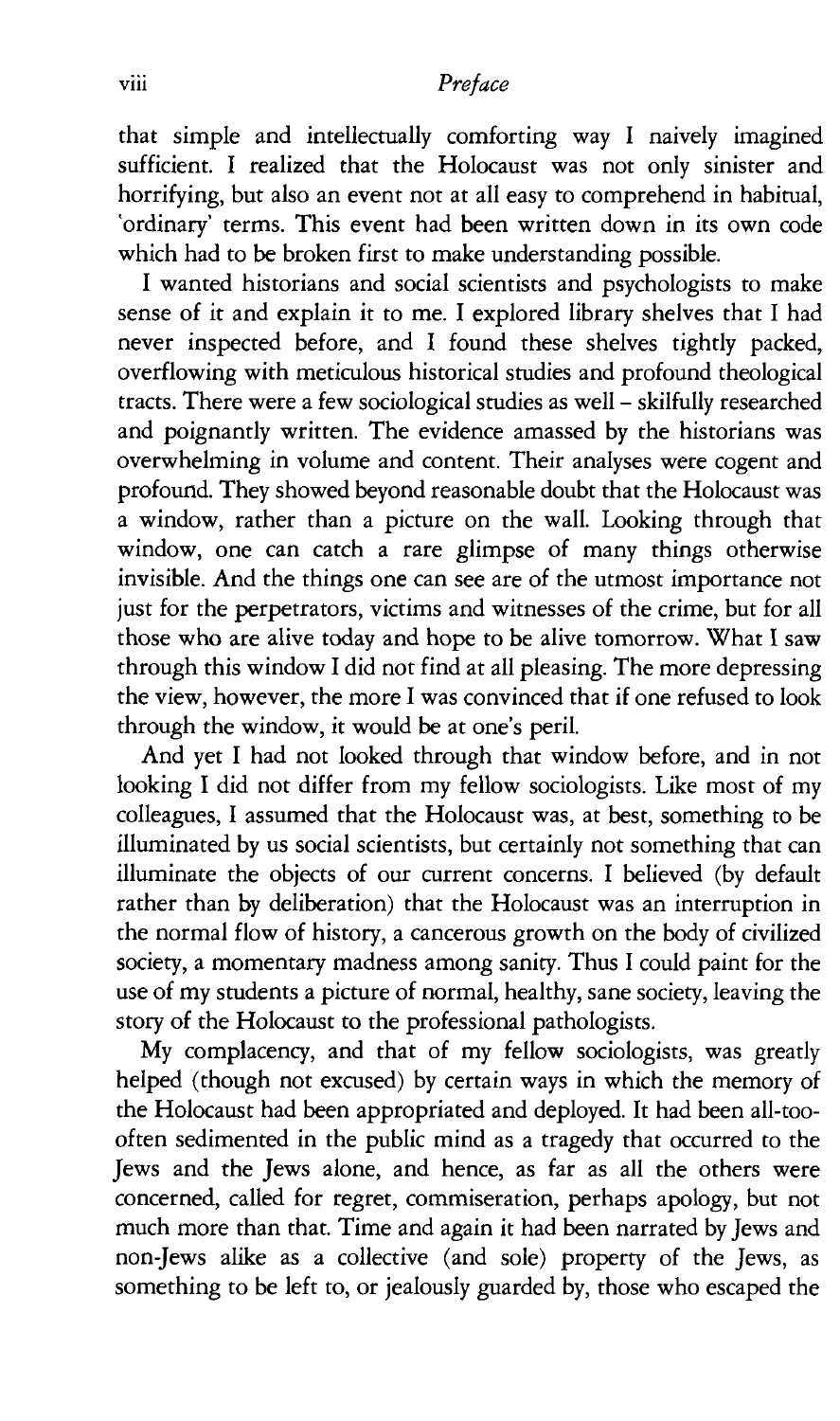shooting and the gassing, and by the descendants of the shot  $a$ nd the zassed. In the end both views - the 'outside' and the 'inside' -:omplemented each other. Some self-appointed spokesmen for the dead vent as far as warning against thieves who collude to steal the Holocaust :rom the Jews, christianize' it, or just dissolve its uniquely Jewish :haracter in the misery of an indistinct 'humanity'. The Jewish state tried :o employ the tragic memories as the certificate of its political egitimacy, a safe-conduct pass for its past and future policies, and above ill as the advance payment for the injustices it might itself commit. Each :or reasons of its own, such views contributed to the entrenchment of :he Holocaust in public consciousness as an exclusively Jewish affair, of little significance to anyone else (including the Jews themselves as human beings) obliged to live in modern times and be members of modern society. Just how much and how perilously the significance of the Holocaust had been reduced to that of a private trauma and grievance of one nation was brought to me recently in a flash, by a learned and thoughtful friend of mine. I complained to him that I had not found in sociology much evidence of universally important conclusions drawn from the Holocaust experience. 'Is it not amazing,' my friend replied, 'considering how many Jewish sociologists there are?'

One read of the Holocaust on anniversaries, commemorated in front of mostly Jewish audiences and reported as events in the life of Jewish communities. Universities have launched special courses on the history of the Holocaust, which, however, were taught separately from courses in general history. The Holocaust has been defined by many as a specialist topic in Jewish history. It has attracted its own specialists, the professionals who kept meeting and lecturing to each other at specialist conferences and symposia. However, their impressively productive and crucially important work seldom finds it way back to the mainstream of scholarly discipline and cultural life in general - much like most other specialized interests in our world of specialists and specializations.

When it does find that way at all, more often than not it is allowed on the public stage in a sanitized and hence ultimately demobilizing and comforting form. Pleasantly resonant with public mythology, it can shake the public out of its indifference to human tragedy, but hardly out of its complacency - like the American soap-opera dubbed *Holocaust,* which showed well-bred and well-behaved doctors and their families (just like your Brooklyn neighbours), upright, dignified and morally unscathed, marched to the gas chambers by the revolting Nazi degenerates aided by uncouth and blood-thirsty Slav peasants. David G.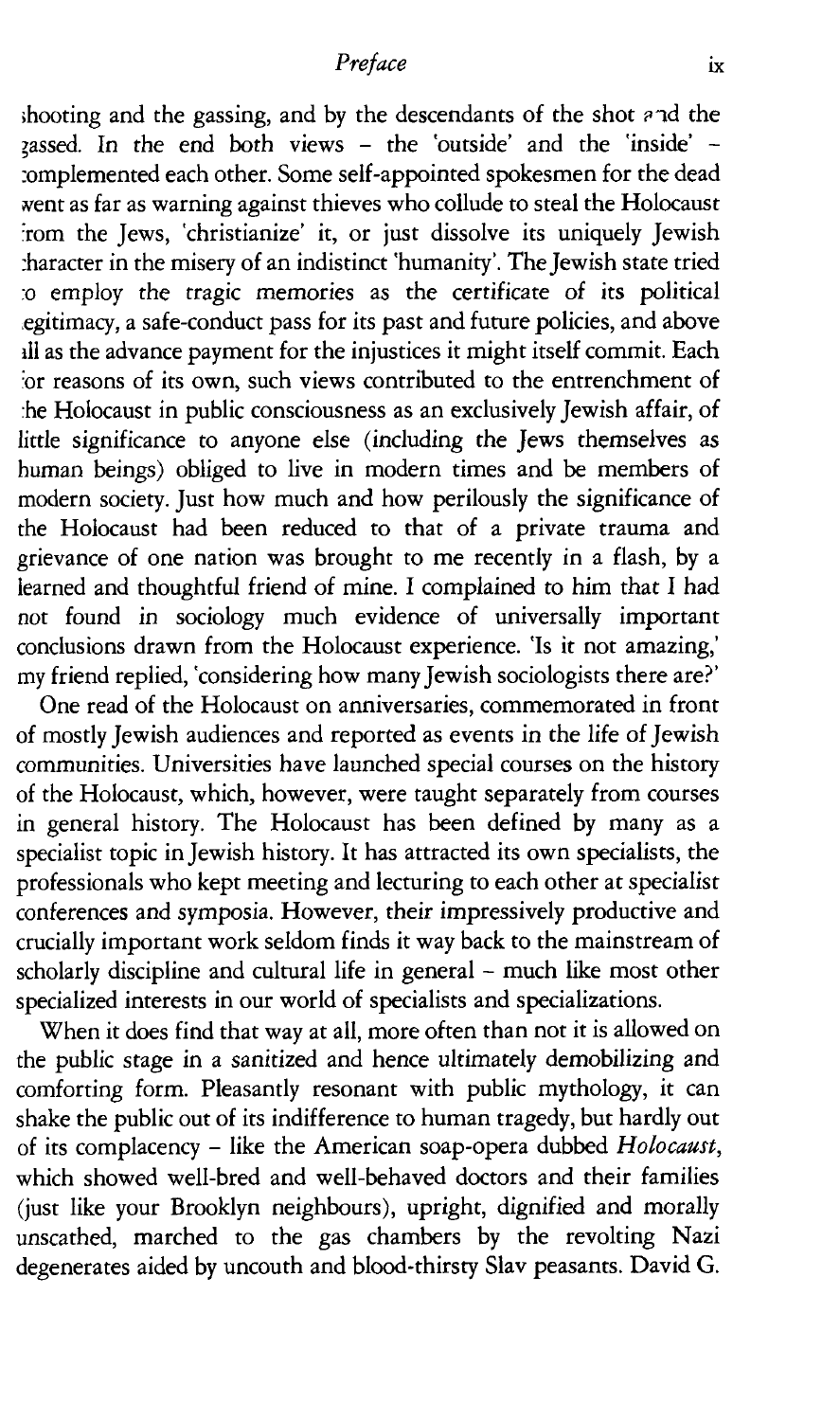#### <sup>X</sup> *Preface*

Roskies, an insightful and deeply empathetic student of Jewish reactions to the Apocalypse, has noted the silent yet relentless work of selfcensorship - the 'heads bowed to the ground' of the ghetto poetry being replaced by the 'heads lifted in faith' in the later editions. 'The more the grey was eliminated,' Roskies concludes, 'the more the Holocaust as archetype could take on its specific contours. The Jewish dead were absolutely good, the Nazis and their collaborators were absolutely evil.'1 Hannah Arendt was shouted down by the chorus of offended feelings when she suggested that the victims of an inhuman regime might have lost some of their humanity on the road to perdition.

The Holocaust was indeed a *Jewish tragedy.* Though Jews were not the only population subjected to a 'special treatment' by the Nazi regime (six million Jews were among more than 20 million people annihilated at Hitler's behest), only the Jews had been marked for total destruction, and allotted no place in the New Order that Hitler intended to install. Even so, the Holocaust was not simply a *Jewish problem*, and not an event in *Jewish history* alone. *The Holocaust was bom and executed in our m odem rational society, at the high stage of our civilization and at the peak of human cultural achievement, and for this reason it is a problem of that society, civilization and culture.* The self-healing of historical memory which occurs in the consciousness of modern society is for this reason more than a neglect offensive to the victims of the genocide. It is also a sign of dangerous and potentially suicidal blindness.

This self-healing process does not necessarily mean that the Holocaust vanishes from memory altogether. There are many signs to the contrary. Apart from a few revisionist voices denying the reality of the event (which seem, if inadvertently, only to add to the public awareness of the Holocaust through the sensational headlines they provoke), the cruelty of the Holocaust and its impact on the victims (and particularly on survivors) seem to occupy a growing place among public interests. Topics of this kind have become almost obligatory - if on the whole auxiliary - sub-plots in films, TV plays or novels. And yet there is little doubt that the self-healing does take place - through two intertwined processes.

One is the forcing of the Holocaust history into the status of a specialist industry left to its own scientific institutes, foundations and conference circuit. A frequent and well-known effect of the branchingoff of scholarly disciplines is that the link of the new specialism with the main area of research becomes tenuous; the mainstream is little affected by the concerns and discoveries of the new specialists, and soon also by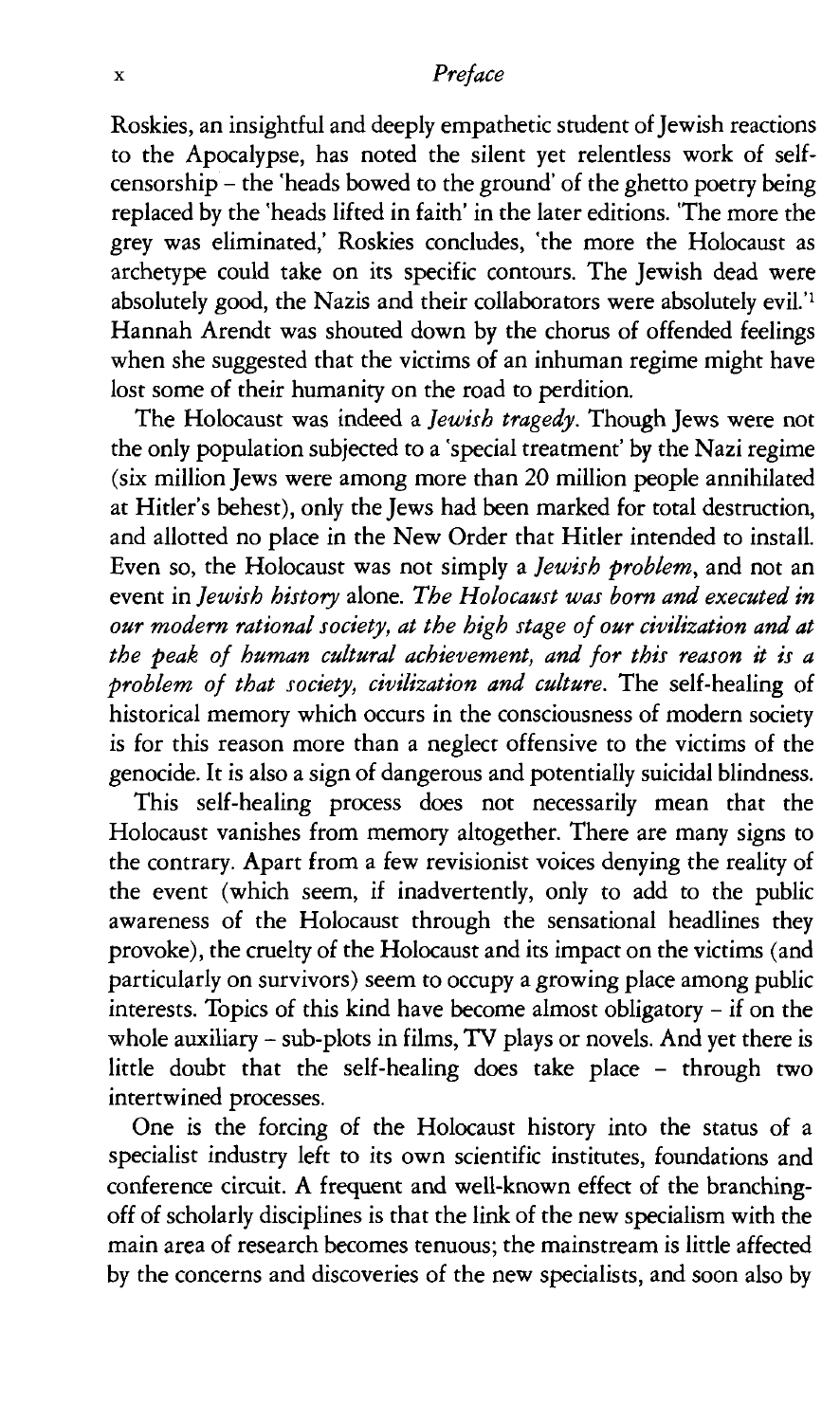the peculiar language and imagery they develop. More often than not, the branching off means that the scholarly interests delegated to specialist institutions are thereby eliminated from the core canon of the discipline; they are, so to speak, particularized and marginalized, deprived in practice, if not necessarily in theory, of more general significance; thus mainstream scholarship is absolved from further preoccupation with them. And so we see that while the volume, depth and scholarly quality of specialist works in Holocaust history grow at an impressive pace, the amount of space and attention devoted to it in general accounts of modern history does not; if anything, it is easier now to be excused from a substantive analysis of the Holocaust by appending a respectably long list of scholarly references.

Another process is the already-noted sanitation of the Holocaust imagery sedimented in popular consciousness. Public information about the Holocaust has been all-too-often associated with commemorative ceremonies and the solemn homilies such ceremonies attract and legitimize. Occasions of this kind, however important in other respects, offer little room for the depth analysis of the Holocaust experience - and particularly of its more unsightly and disturbing aspects. Less still of this already limited analysis finds its way into public consciousness, served by the non-specialist and generally accessible information media.

When the public is called to think of the most awesome of questions -'How was such a horror possible? How could it happen in the heart of the most civilized part of the world?'  $-$  its tranquility and balance of mind are seldom disturbed. Discussion of guilt masquerades as the analysis of causes; the roots of the horror, we are told, must be sought and will be found in Hitler's obsession, the obsequiousness of his henchmen, the cruelty of his followers and the moral corruption sown by his ideas; perhaps, if we search a little further, they may also be found in certain peculiar convolutions of German history, or in the particular moral indifference of ordinary Germans - an attitude only to be expected in view of their overt or latent antisemitism. W hat follows in most cases the call 'to try to understand how such things were possible' is a litany of revelations about the odious state called the Third Reich, and about Nazi bestiality or other aspects of 'the German malady' which, as we believe and are encouraged to go on believing, point to something 'that runs against the planet's grain'.2 It is said as well that only once we are fully aware of the bestialities of Nazism and their causes 'will it ever be possible, if not to heal, at least to cauterize the wound which Nazism has made in Western civilization'.3 One of the possible interpretations (not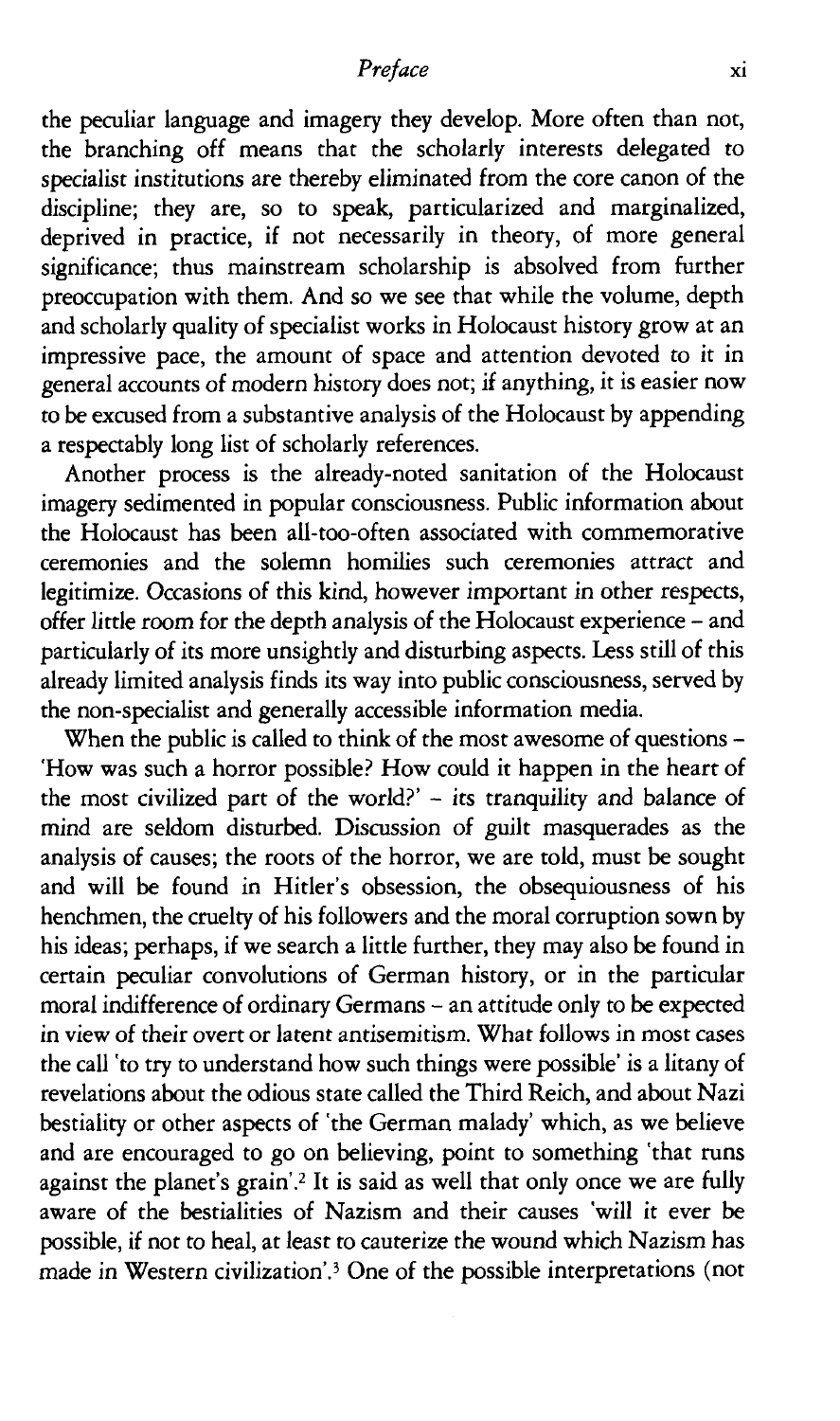necessarily intended by the authors) of these and similar views, is that once the moral and material responsibility of Germany, Germans and the Nazis is established, the search for the causes will be completed. Like the Holocaust itself, its causes were enclosed in a confined space and a limited (now, fortunately, finished) time.

Yet the exercise in focusing on the *Germanness* of the crime as on that aspect in which the explanation of the crime must lie is simultaneously an exercise in exonerating everyone else, and particularly *everything* else. The implication that the perpetrators of the Holocaust were a wound or a malady of our civilization - rather than its horrifying. yet legitimate product - results not only in the moral comfort of selfexculpation, but also in the dire threat of moral and political disarmament. It all happened 'out there' - in another time, another country. The more 'they' are to blame, the more the rest of 'us' are safe, and the less we have to do to defend this safety. Once the allocation of guilt is implied to be equivalent to the location of causes, the innocence and sanity of the way of life of which we are so proud need not be cast in doubt.

The overall effect is, paradoxically, pulling the sting out of the Holocaust memory. The message which the Holocaust contains about the way we live today - about the quality of the institutions on which we rely for our safety, about the validity of the criteria with which we measure the propriety of our own conduct and of the patterns of interaction we accept and consider normal - is silenced, not listened to, and remains undelivered. If unravelled by the specialists and discussed inside the conference circuit, it is hardly ever heard elsewhere, and remains a mystery for all the outsiders. It has not entered as yet (at any rate not in a serious way) contemporary consciousness. Worse still, it has not as yet affected contemporary practice.

This study is intended as a small and modest contribution to what seems to be, in the circumstances, a long-overdue task of a formidable cultural and political importance; the task of bringing the sociological, psychological and political lessons of the Holocaust episode to bear on the self-awareness and practice of the institutions and the members of contemporary society. This study does not offer any new account of Holocaust history; in this respect, it relies entirely on the astounding achievement of recent specialist research, which I did my best to ransack and to which my debt is boundless. Instead, this study focuses on such revisions in various quite central areas of the social sciences (and possibly also social practices) as have been made necessary in view of the processes, trends and hidden potentials revealed in the course of the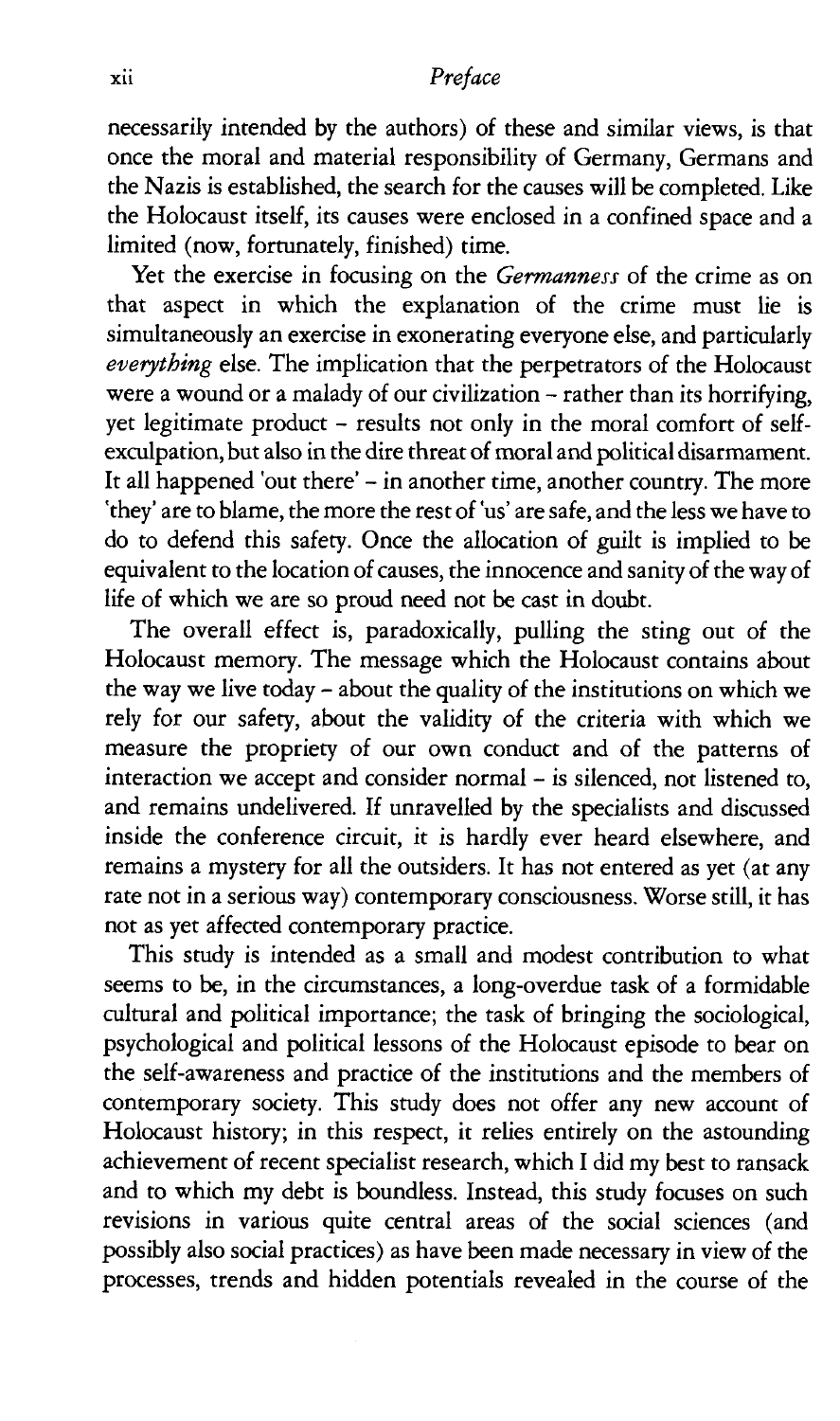### *Preface* xiii

Holocaust. *The purpose of the various investigations of the present study is not to add to specialist knowledge and to enrich certain marginal preoccupations of social scientists, but to open up the findings of the specialists to the general use of social science, to interpret them in a way that shows their relevance to the main themes of sociological inquiry, to feed them back into the mainstream of our discipline,* and thus to lift them up from their present marginal status into the central area of social theory and sociological practice.

Chapter 1 is a general survey of sociological responses (or, rather, of the glaring paucity of such responses) to certain theoretically crucial and practically vital issues raised by Holocaust studies. Some of these issues are then analysed separately and more fully in subsequent chapters. And so in chapters 2 and 3 are explored the tensions emanated by the boundary-drawing tendencies under the new conditions of modernization, the breakdown of the traditional order, the entrenchment of modern national states, the connections between certain attributes of modern civilization (the role of scientific rhetoric in the legitimization of social-engineering ambitions being most prominent among them), the emergence of the racist form of communal antagonism, and the association between racism and genocidal projects. Having thus proposed that the Holocaust was a characteristically modern phenomenon that cannot be understood out of the context of cultural tendencies and technical achievements of modernity, in chapter 4, I attempt to confront the problem of the truly dialectical combination of uniqueness and normality in the status occupied by the Holocaust among other modern phenomena; I suggest in the conclusion that *the Holocaust was an outcome of a unique encounter between factors by themselves quite ordinary and common; and that the possibility of such an encounter could be blamed to a very large extent on the emancipation of the political state, with its monopoly of means of violence and its audacious engineering ambitions, from social control - following the step-by-step dismantling of all non-political power resources and institutions of social self-management.*

Chapter 5 undertakes the unrewarding and painful task of analysing one of those things that we 'prefer to leave unspoken'4 with particular zeal; the modern mechanisms that allow for the co-operation of victims in their own victimization and those which, contrary to the vaunted dignifying and moralizing effects of the civilizing process, condition a progressively dehumanizing impact of coercive authority. One of the 'modern connections' of the Holocaust, its intimate link with the pattern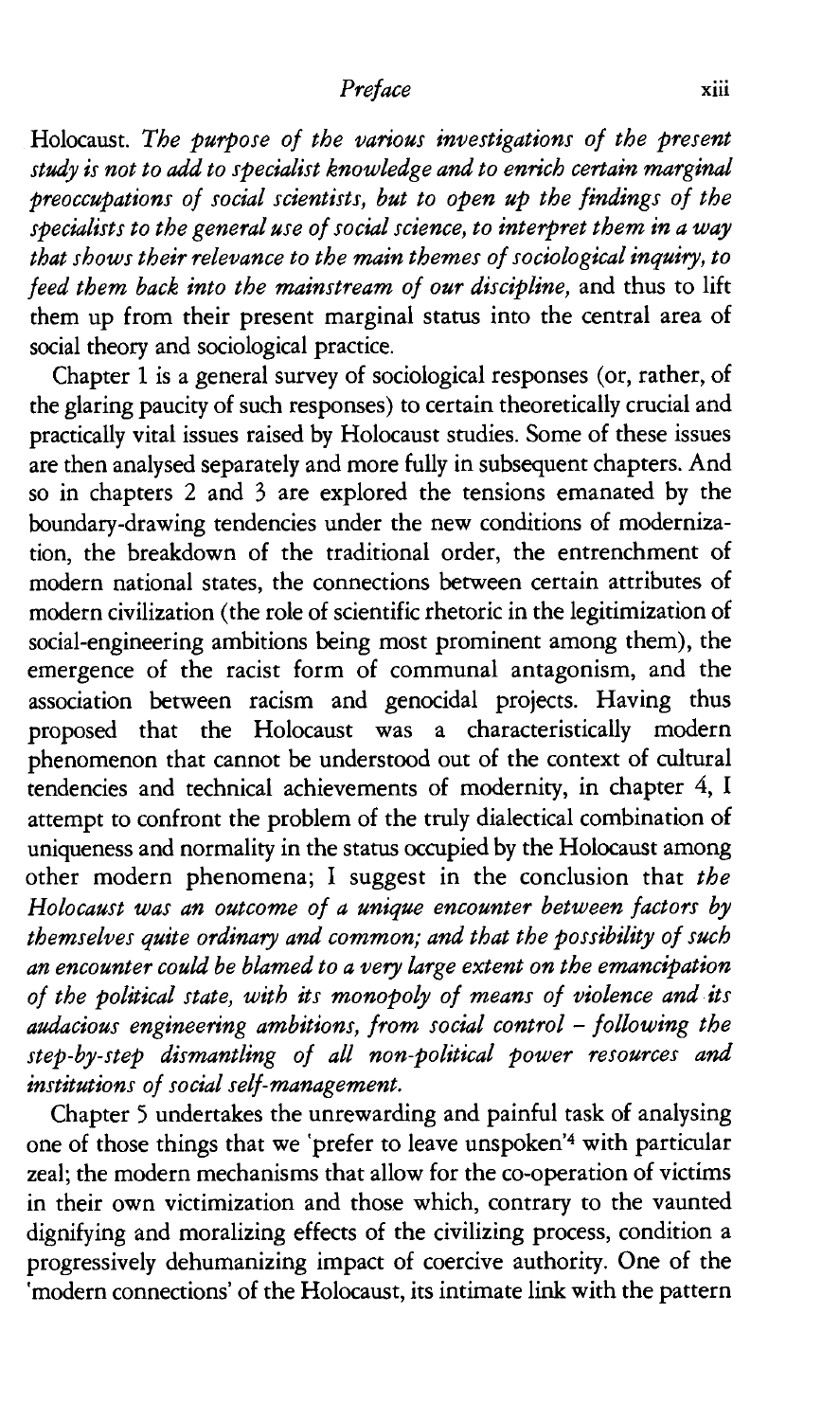### xiv *Preface*

of authority developed to perfection in modern bureaucracy, is the subject of chapter  $\vec{6}$  – an extended commentary to the crucial sociopsychological experiments conducted by Milgram and Zimbardo. Chapter 7, serving as the theoretical synthesis and conclusion, surveys the present status of morality in the dominant versions of social theory and argues in favour of its radical revision - which would focus on the revealed capacity of social manipulation of social (physical and spiritual) distance.

Diversity of their topics notwithstanding, I hope that all the chapters point in the same direction and reinforce one central message. *They are all arguments in favour of assimilating the lessons of the Holocaust in the mainstream of our theory of modernity and of the civilizing process and its effects.* They all proceed from the conviction that the experience of the Holocaust contains crucial information about the society of which we are members.

The Holocaust was a unique encounter between the old tensions which modernity ignored, slighted or failed to resolve - and the powerful instruments of rational and effective action that modern development itself brought into being. Even if their encounter was unique and called for a rare combination of circumstances, the factors that came together in that encounter were, and are still, ubiquitous and 'normal'. Not enough has been done after the Holocaust to fathom the awesome potential of these factors and less still to paralyse their potentially gruesome effects. I believe that much more can be done - and certainly should be done - in both respects.

While writing this book, I greatly benefited from the criticism and advice of Bryan Cheyette, Shmuel Eisenstadt, Ferenc Fehèr, Agnes Heller, Lukasz Hirszowicz and Victor Zaslavsky. I hope they will find in these pages more than a marginal evidence of their ideas and inspiration. I owe a particular debt to Anthony Giddens for the attentive reading of the successive versions of the book, thoughtful criticism and most valuable advice. To David Roberts goes my gratitude for all his editorial care and patience.

#### *Note to the reader*

**The paperback edition contains a new appendix, entitled 'Social Manipulation of Morality: Moralizing Actors, Adiaphorizing Action'. This is the text of** the speech given by the author when *Modernity and the Holocaust* was **awarded the European Amalfi Prize for Sociology and Social Theory in** 1989.